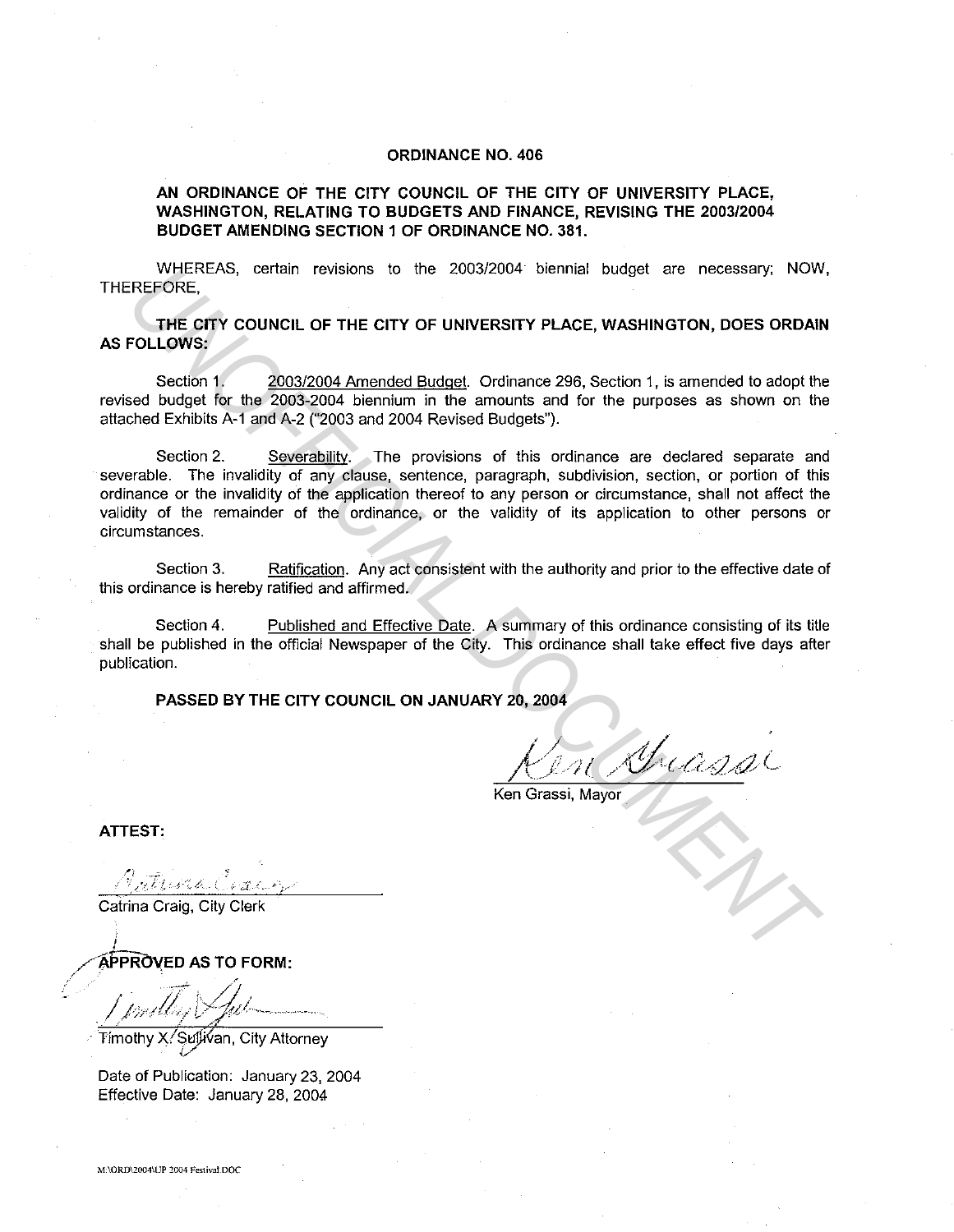## **EXHIBIT A-1** CITY OF UNIVERSITY PLACE 2003 Revised Budget

 $\ddot{\phantom{a}}$ 

|                     |                                         |               | REVENUES              |                 |                       | <b>EXPENDITURES</b> |                 |                 |
|---------------------|-----------------------------------------|---------------|-----------------------|-----------------|-----------------------|---------------------|-----------------|-----------------|
|                     |                                         |               | <b><i>S</i></b> OTHER |                 |                       | & OTHER             |                 | <b>ENDING</b>   |
|                     | FUND                                    |               | SOURCES               |                 |                       | USES:               |                 | <b>BALANCE</b>  |
| Operating           |                                         |               |                       |                 |                       |                     |                 |                 |
| <b>Ceneral</b>      |                                         |               |                       |                 |                       |                     |                 |                 |
| 001                 | General                                 | 13,913,798 \$ |                       | 13,913,798<br>S | $10,951,162$ \$<br>\$ |                     | 10,951,162<br>S | 2,962,636<br>S. |
|                     | <b>Special Revenue</b>                  |               |                       |                 |                       |                     |                 |                 |
| 101                 | Street                                  | 1,693,348     |                       | 1,693,348       | 1,693,348             |                     | 1,693,348       |                 |
| 102                 | <b>Arterial Street</b>                  | 224,984       |                       | 224,984         | 196,891               |                     | 196,891         | 28,093          |
| 103                 | Real Estate Excise Tax                  | 990,957       |                       | 990,957         | 760,000               |                     | 760,000         | 230,957         |
| 120                 | Path & Trails                           | 30,922        |                       | 30,922          |                       |                     |                 | 30,922          |
| 140                 | Surface Water Mgmt                      | 2,021,763     |                       | 2,021,763       | 2,021,763             |                     | 2,021,763       |                 |
| 188                 | Strategic Reserve                       | 637,156       |                       | 637,156         |                       |                     |                 | 637,156         |
|                     | Sub-total Special Revenue               | 5,599,130     |                       | 5,599,130       | 4,672,002             |                     | 4,672,002       | 927,128         |
| <b>Debt Service</b> |                                         |               |                       |                 |                       |                     |                 |                 |
| 201                 | Dept Service                            | 1,282,445     |                       | 1.282,445       | 1,282,445             |                     | 1,282,445       |                 |
|                     | <b>Sub-total Debt Service Funds</b>     | 1.282,445     |                       | 1,282,445       | 1,282,445             |                     | 1,282,445       |                 |
|                     | Total Operating                         | 20.795,373    | ۰.                    | 20 795,373      | 16.905,609            |                     | 16.905,609      | 3.889,764       |
|                     |                                         |               |                       |                 |                       |                     |                 |                 |
| Capital Improvement |                                         |               |                       |                 |                       |                     |                 |                 |
| 301                 | Parks CIP                               | 4,123,182     |                       | 4,123,182       | 3,869,992             |                     | 3,869,992       | 253,190         |
| 302                 | Public Works CIP                        | 16,850,489    |                       | 16,850,489      | 16,511,708            |                     | 16,511,708      | 338,781         |
| 303                 | Municipal Facilities CIP                | 145,253       |                       | 145,253         | 45,253                |                     | 45,253          | 100,000         |
| 304                 | Surface Water Mgmt CIP                  |               |                       |                 |                       |                     |                 |                 |
|                     | <b>Sub-total CIP</b>                    | 21,118,924    |                       | 21,118,924      | 20,426,953            |                     | 20,426,953      | 691.971         |
| Internal Service    |                                         |               |                       |                 |                       |                     |                 |                 |
| 501                 | Fleet & Equipment                       | 811,656       |                       | 811,656         | 128,650               |                     | 128,650         | 683,006         |
| 502                 | Information Technology & Services       | 1,481,221     |                       | 1,481,221       | 764,504               |                     | 764,504         | 716,717         |
| 505                 | Property Management                     | 423,834       |                       | 423,834         | 423,834               |                     | 423,834         |                 |
| 506                 | Risk Management                         | 201,646       |                       | 201,646         | 158,350               |                     | 158,350         | 43,296          |
|                     | Sub-total Internal Service              | 2,918,357     |                       | 2,918,357       | 1,475,338             |                     | 1.475,338       | 1,443,019       |
|                     | Non-Annually Budgeted                   |               |                       |                 |                       |                     |                 |                 |
| 150                 | Donations and Gifts to University Place | 37,037        |                       | 37,037          | 37,037                |                     | 37,037          |                 |
|                     | <b>Sub-total Non-Annually Budgeted</b>  | 37,037        |                       | 37,037          | 37,037                |                     | 37,037          |                 |
|                     |                                         |               |                       |                 |                       |                     |                 |                 |